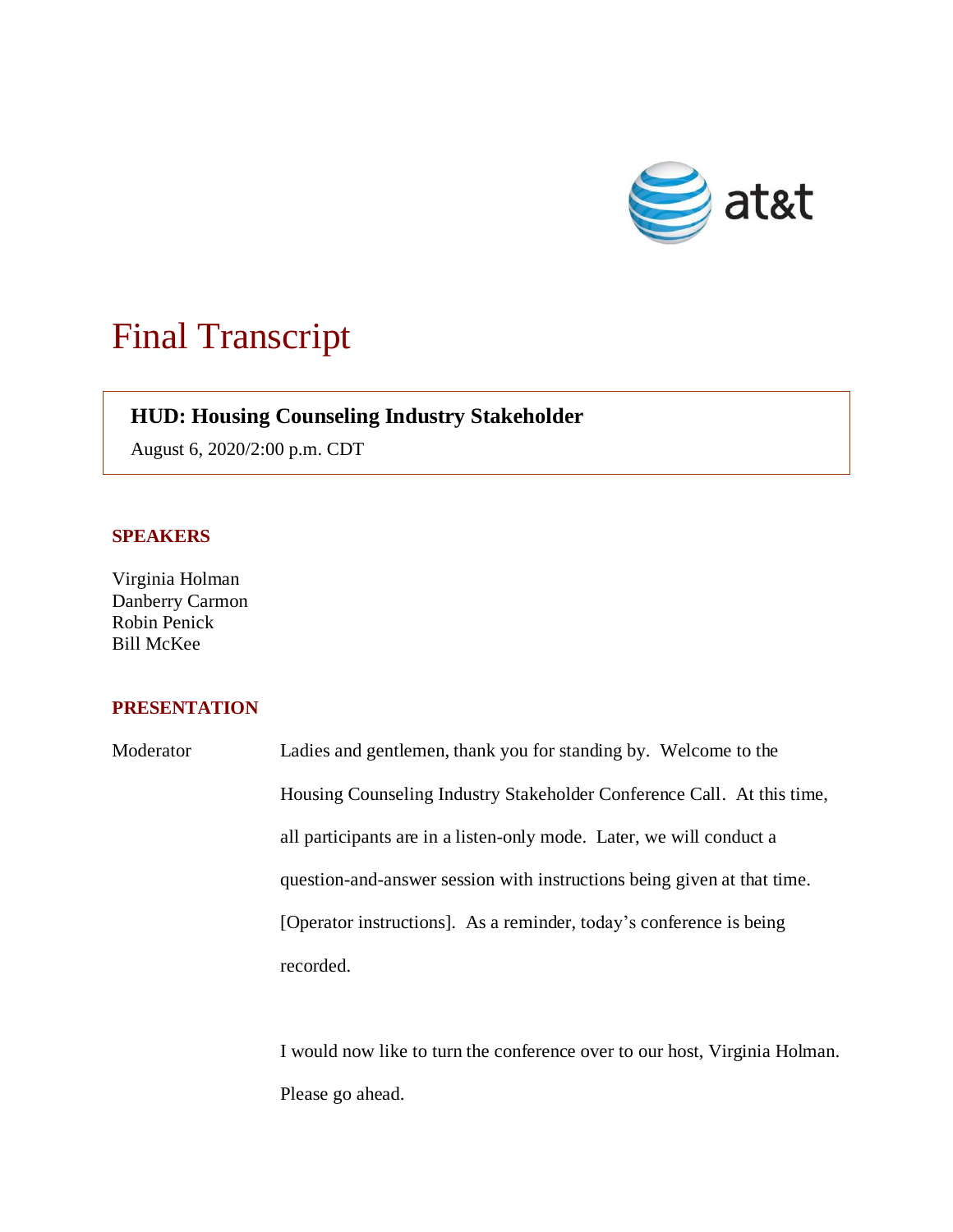Virginia Good afternoon, everyone, and welcome to today's really important industry stakeholder conference call. But before I turn it over to our presenter Danberry Carmon, I would like to go over a few logistics.

> We will be taking questions at the end. We will take maybe two or three call-in questions and then as the operator said, he will tell you at that point how to ask those questions. But, there's another way to ask the question. In the control panel on the right-hand side of your screen is a box where it says Questions. If you just enter your question there, we do have staff that are monitoring those questions and we will also try to take several of those questions at the end of the call. And afterwards, tomorrow or next week, if you have additional questions, send them to housing.couseling@HUD.gov and just put the webinar topic in the subject line so that we can get it to the right person.

And so now let me turn it over to Danberry Carmon, our Assistant Secretary. Danberry?

Danberry Thank you, Ginger, and good afternoon, everyone. Thanks for joining me and the Office of Housing Counseling team. Today I want to talk about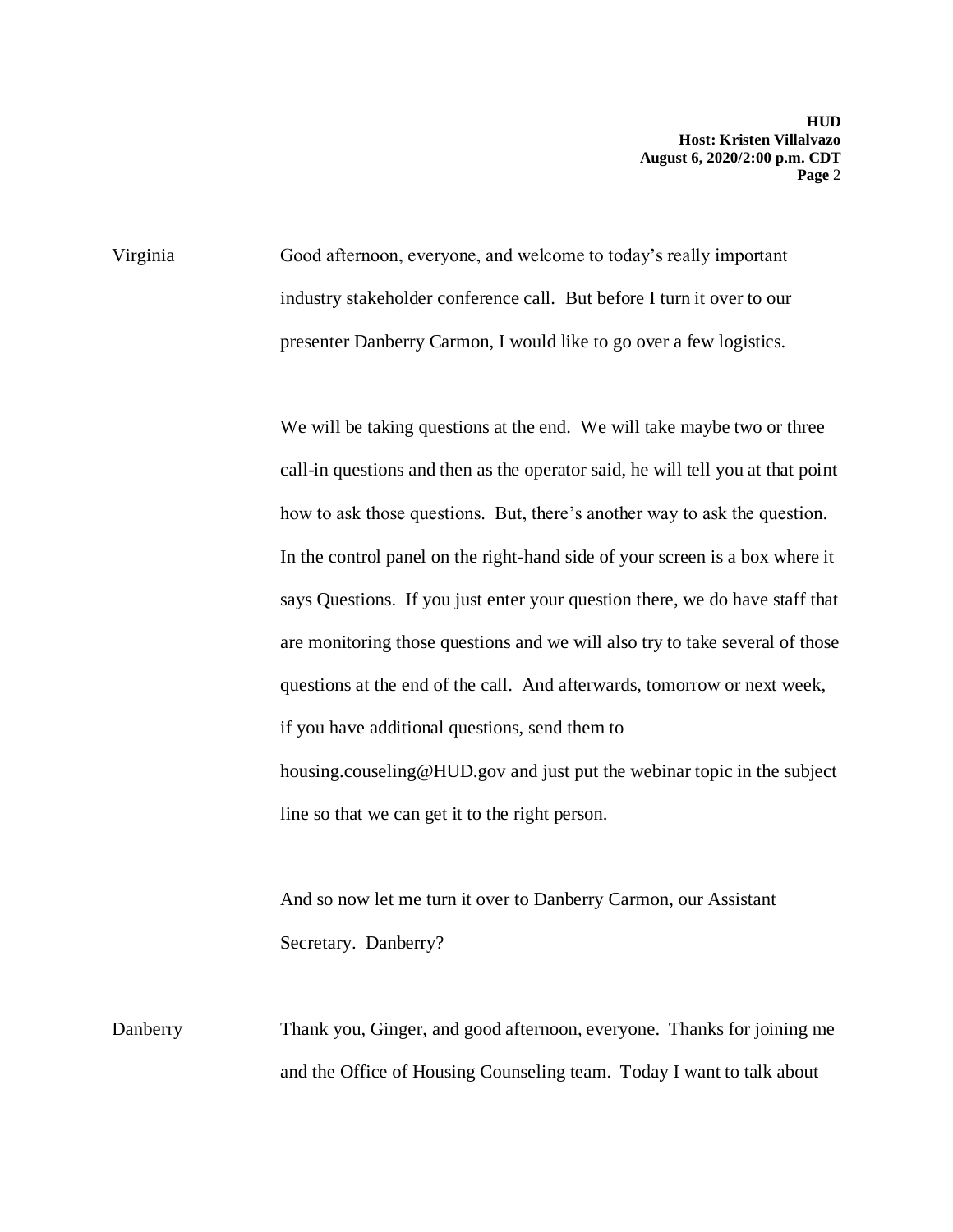the Interim Final Rule that HUD announced Friday, July 31<sup>st</sup> that changes the HUD certified counseling compliance date to August 1, 2021. I also will discuss other changes we've made to improve the certification process.

But before we talk about the new certification deadline, I wanted to take a moment to thank all of you for your continued service during the ongoing COVID-19 national emergency. HUD realizes the importance of your role in our nation's recovery and we appreciate all the efforts you are making to support your clients. Many of you continue to provide much needed services by changing your operations and serving clients in a virtual environment.

To assist these efforts, the Office of Housing Counseling published a partial waiver of the in-person service housing counseling requirement, suspending the requirement that all agencies provide in-person counseling. This waiver is in effect until April 21, 2021.

We also implemented an automatic extension for all 2019 grantees. The period of performance has been extended through March 31, 2021. We also announced almost \$40 million in grant funds for the FY 2020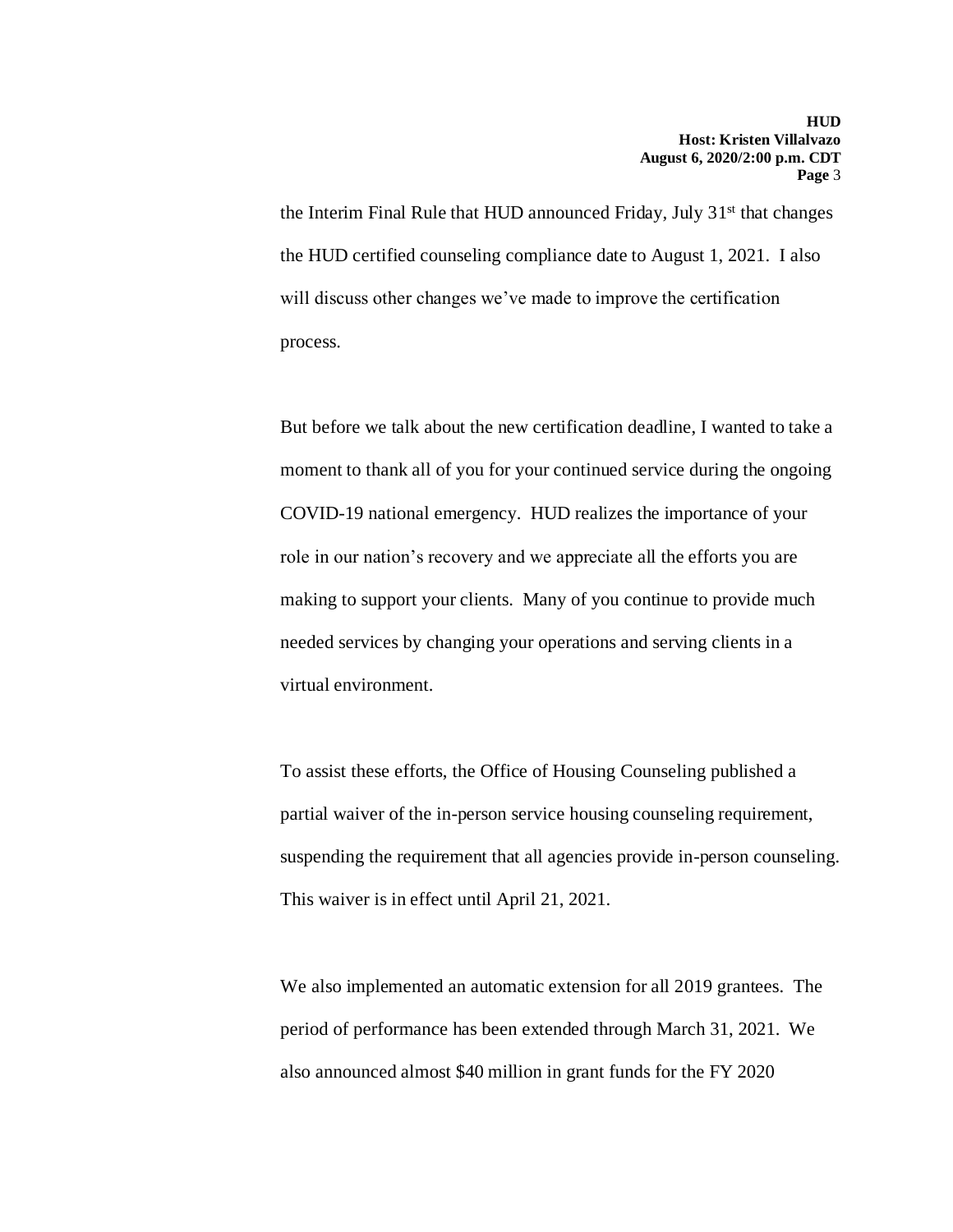Housing Counseling Program Comprehensive Grant on June 16<sup>th</sup>. Participants of these grant funds competed through the department's twoyear NOFA, notice of funding availability, published May 24, 2019. This grant also has a period of performance through March 31, 2021.

COVID-19 also made a major impact on certification efforts. In response to guidelines for social distancing and other shelter-in-place orders, all HUD housing counseling certification testing centers closed as of mid-April 2020. Scheduled in-person place-based housing counseling certification trainings are also cancelled to comply with state and local guidelines to slow the spread of COVID-19. Test centers are slowly reopening but as of July 27<sup>th</sup>, 50% of our test centers will still close. Many of you also contacted us asking for an extension of the certification deadline due to the COVID-19 national emergency.

Now I want to talk a little bit about the Interim Final Rule. I'd like to thank all of you that have already completed the HUD certified housing counseling process. I congratulate you and I thank you for your diligence in doing so. As of August  $1<sup>st</sup>$ , there are now 2,795 certified housing counselors. Congratulations. That represents 68% of the estimated number of counselors that need to be certified.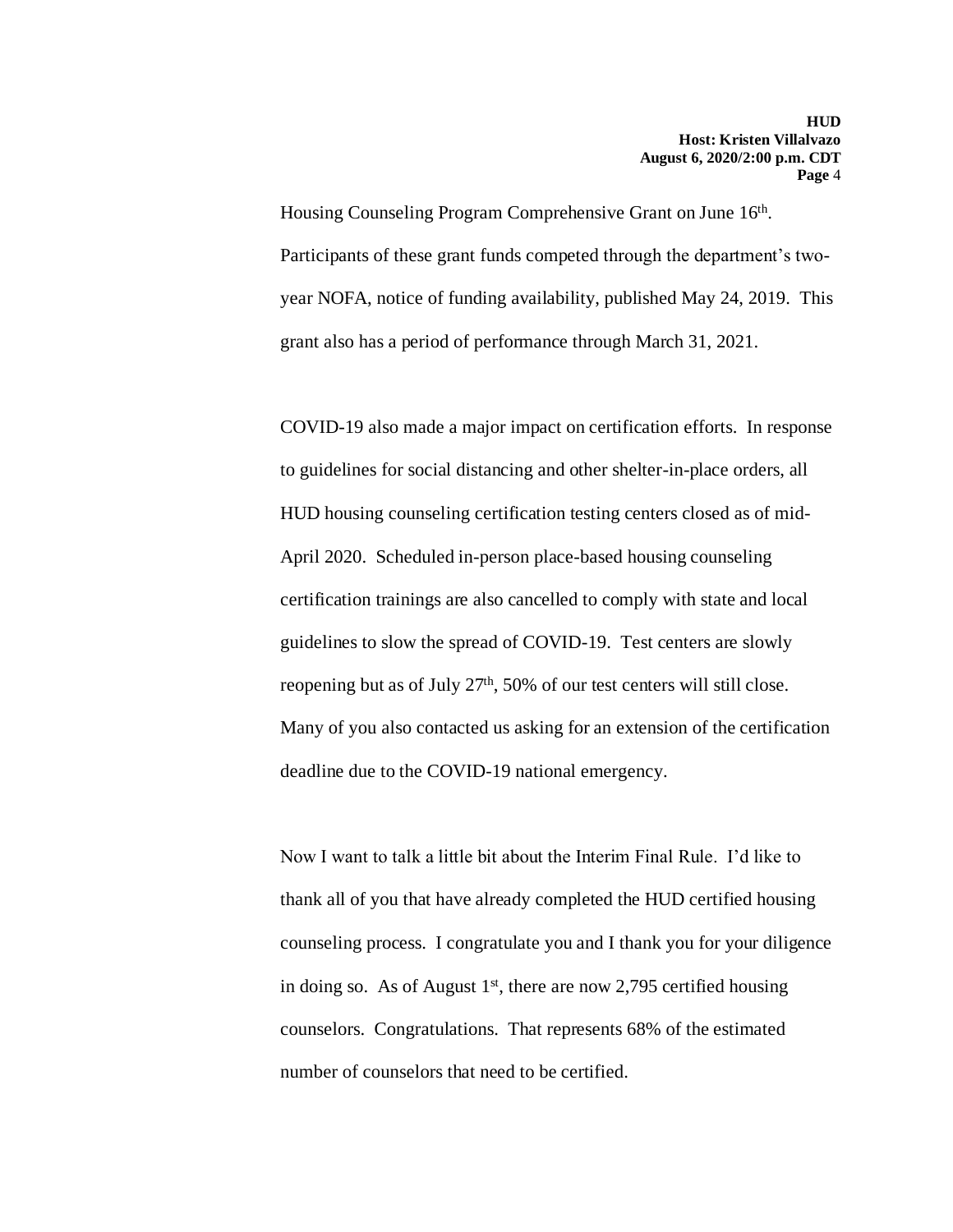On July 31, 2020, HUD announced an interim rule effective immediately resetting the final compliance date to August 1, 2021. This rule also published into the Federal Register so you can go and look at all of the requirements and statement of the rule. We understand that COVID-19 impacted your certification efforts and now demands for rental and mortgage default services are on the rise. This change will allow you more flexibility in balancing certification efforts while serving clients.

The Interim Final Rule also gives you the opportunity to submit comments about the new certification compliance date. You can submit comments by mail or electronically through the Federal Register rule-making portal at www.regulations.gov.

We are very concerned about the high number of housing counselors and agencies that still need to meet the certification requirement. There are approximately 1,300 counselors that need to be certified, including about 25% of our HECM roster counselors. Almost 200 of our grantees do not meet certification requirements. Agencies should reach out to HUD through their points of contact or send an email to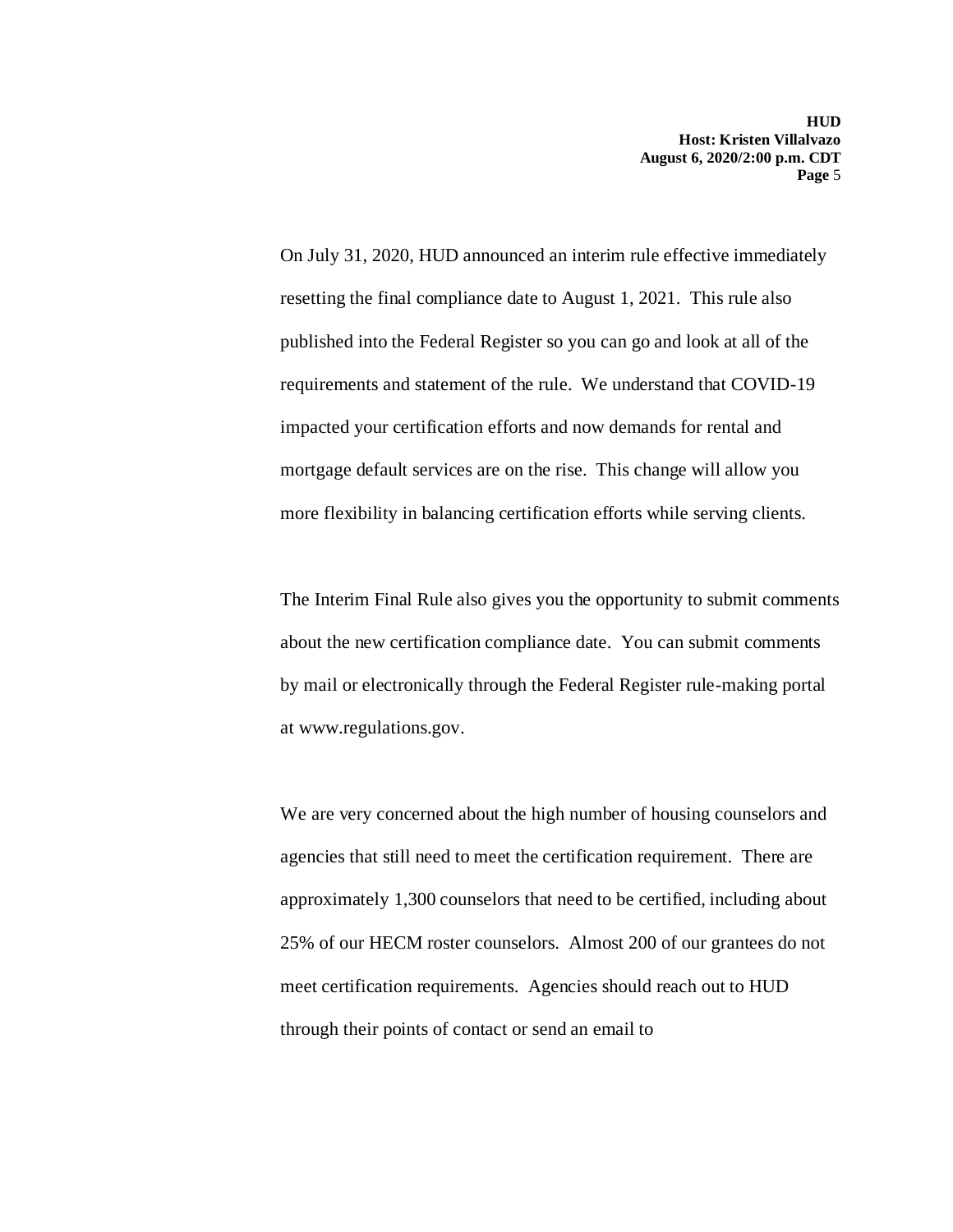housing.counseling@HUD.gov if they need advice or assistance in meeting the final compliance date or need help with FHA Connection.

We encourage housing counselors to complete their examination and certification requirements as soon as possible and well in advance of the new final compliance date. Agency managers that haven't developed a certification strategy for their networks or agency should do so now and implement the plan as soon as possible.

Now, I wanted to talk a minute about examination preparation and training. If you already have an examination date set, please do not reschedule your exam due to the extension. Please keep your current examination date. We recommend counselors register now to secure your testing date and factor in time for possible examination retakes. Online testing times are available 24 hours a day, every day of the week, except for federal holidays and the date after Thanksgiving. For best results, schedule your examination date well in advance of the new final compliance date. Due to high demand, examination time slots may become limited during the month before the final compliance date.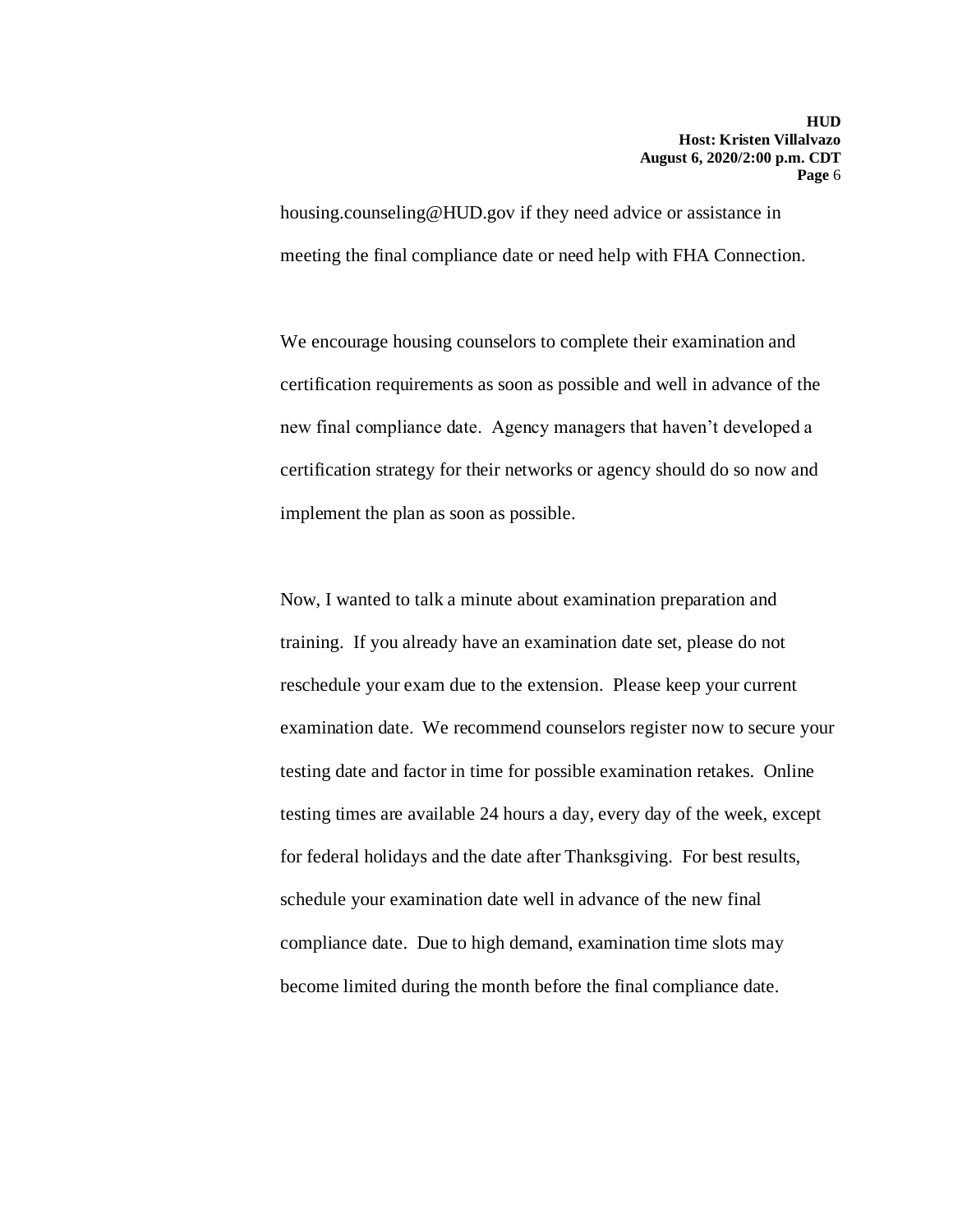Training partners have also been practicing social distancing by replacing in-person examination preparation classes with virtual learning sessions. Online and webinar examination preparation classes are available. Please check out our training resources page on the HUD Exchange for more information on how to register for these virtual sessions.

I also want to alert grantees to changes to eligible certification expenses under the FY20 Housing Counseling Comprehensive Grant. As noted in the supplemental NOFA published May  $27<sup>th</sup>$ , there is a limit on costs grantees can charge the HUD grant for certification examination fees for housing counselors. Grantees were notified how much of their award may be used for HUD housing counselor examination fees. Please review the archived training on the FY20 grant agreement broadcasted on June 30th and your grant agreement for more information.

Today I also wanted to share with you a change in online testing process. Many of you have shared your frustrations with us regarding the online testing requirements, including the problems with setting up the camera. Therefore, effective today, we are modifying the camera requirements for online testing. You will be able to use your laptop or computer camera to take the certification examination online.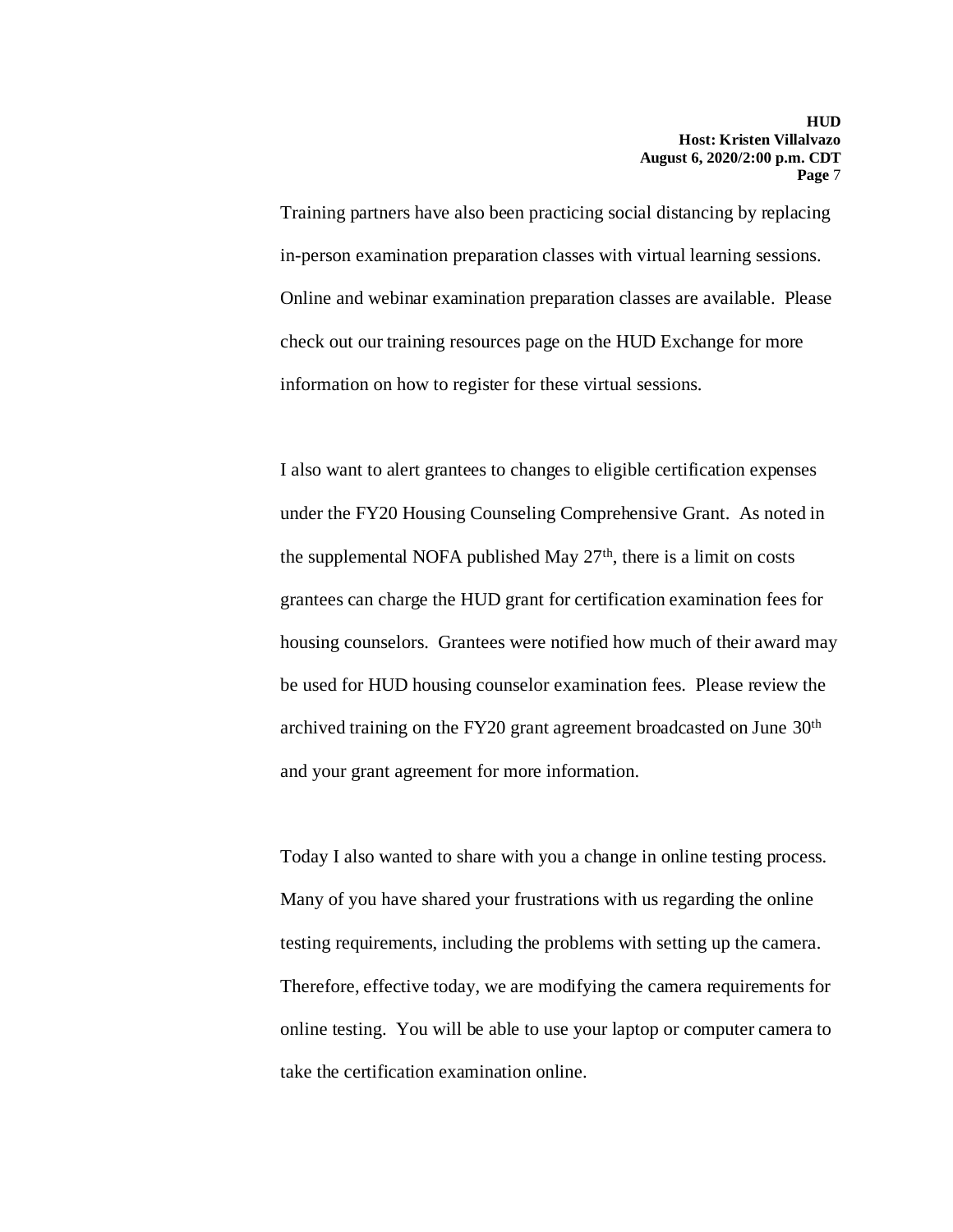I also wanted to share with you some of the website updates that are important to you. We've updated our websites to help counselors and managers better navigate the HUD certification process. We revised information and instructions on www.HUDhousingcounselors.com, FHA Connection, and the HUD Exchange.

Changes to HUDhousingcounselors.com include having summary information for individual counselor's progress towards certification and now located in one place. Counselors can easily track their progress and complete online training modules and to schedule examination date as part of their user profile. Information on how to prepare for both online and onsite examinations is provided in an easier to understand format. HUDhousingcounseling.com now features a separate page for agencies' information on how to request and schedule testing at a proctoring center for multiple candidates at the same time that's available on this webpage.

We also updated instructions for the certification process through FHA Connection. The changes result in a clearer step-by-step process to complete the certification process.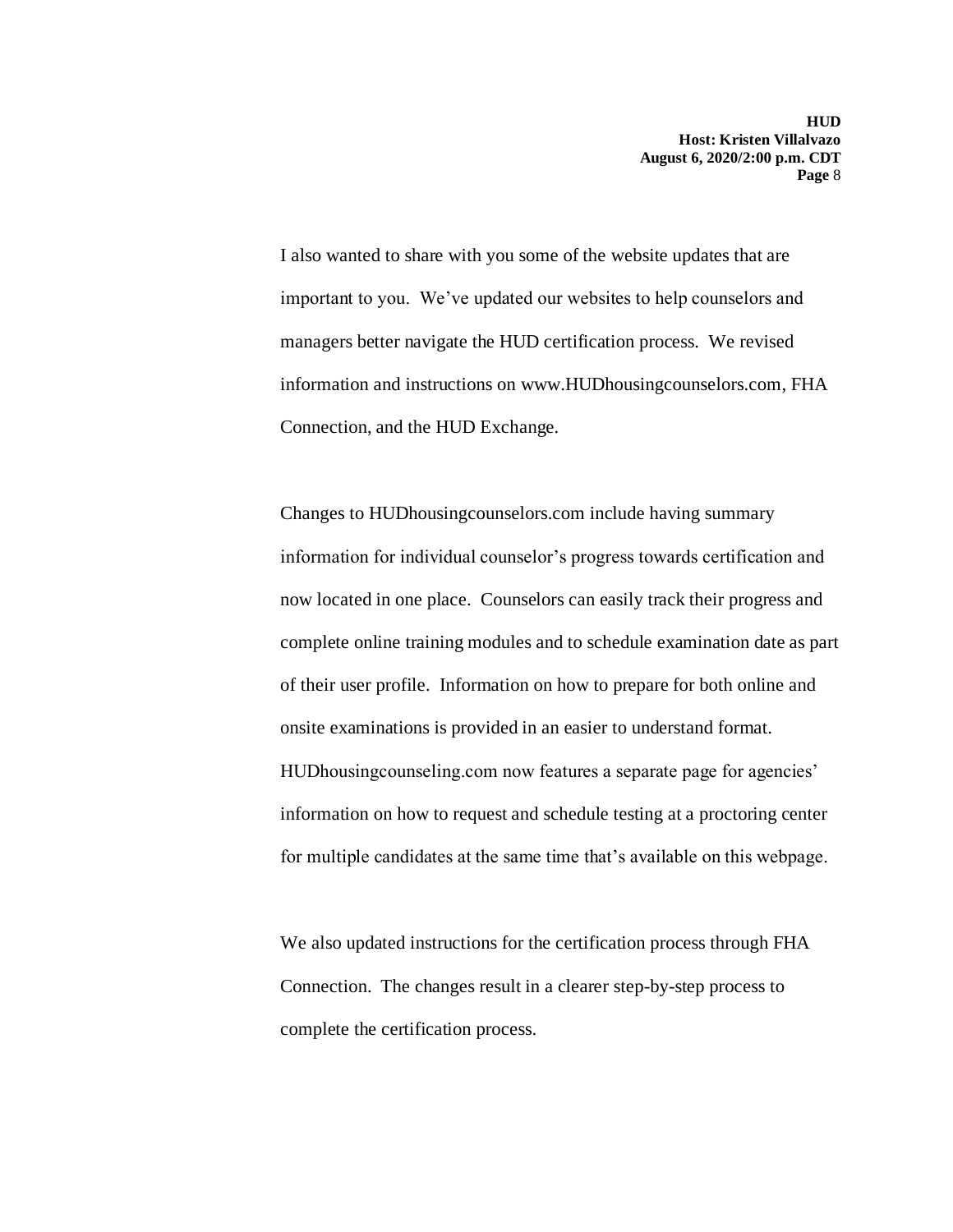The HUD Exchange certification webpages have been updated for easier navigation. We are also working on a new resource webpage dedicated to examination preparation. There you will find detailed information on both online and in-person testing and follow data on one easy to read webpage. This resource is designed to help you determine which testing method is best suited for your circumstances. We expect to launch this webpage soon.

The annual refresh of HUDhousingcounselors.com for the training, practice examination and knowledge assessment are expected to launch in September of this year. The refresh was due to minor grammar changes and content updates. Many updates are a result of the feedback you have provided to us. Thank you to everyone that submitted comments to us on training materials over the past year.

And finally I wanted to take a moment to talk about the Intermediary Conference that was scheduled for this week. We will be announcing a new date for the Virtual Intermediary Conference soon. The new dates, agenda, and registration information will be sent to intermediaries, state housing finance agencies and multi-state organizations. This change was due in part as a result of efforts that many people put in to change the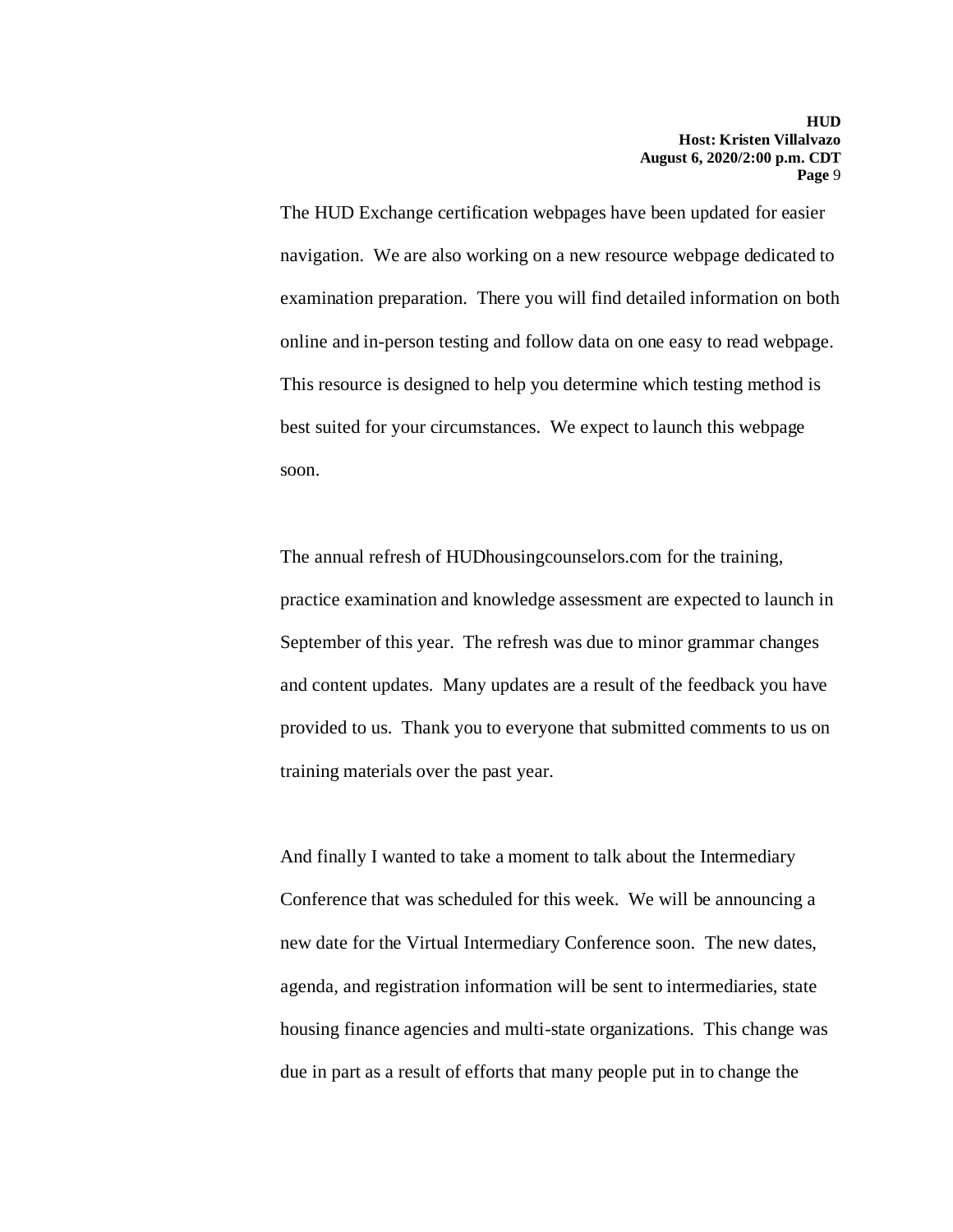certification date from August 1<sup>st</sup> of this year to August 1<sup>st</sup> of 2021, and we wanted to be prepared to share that information with you, and so therefore we were forced to reschedule the Intermediary Conference.

At this time, I'd like to open the telephone lines for questions relating to the Interim Final Rule. We will take one or two questions from the audience, live questions. I will not be able to answer NOFA or grantrelated questions. If you have questions on those topics, on NOFA grant questions, please submit them to housing.counseling@HUD.gov with the subject line 2020 grant.

Operator, please open the telephone lines. And, while we're waiting, questions can still be submitted to the question box.

Moderator [Operator instructions]. We do have a question. We'll go to the line of Bruce Dorpalen. Please go ahead.

Bruce Well, thank you very much, Danberry, and the Office of Housing Counseling staff and I know at HUD this extension is really important. There was a large collective sigh of relief Friday night, Saturday morning as people learned about it, and it really makes a difference for our work.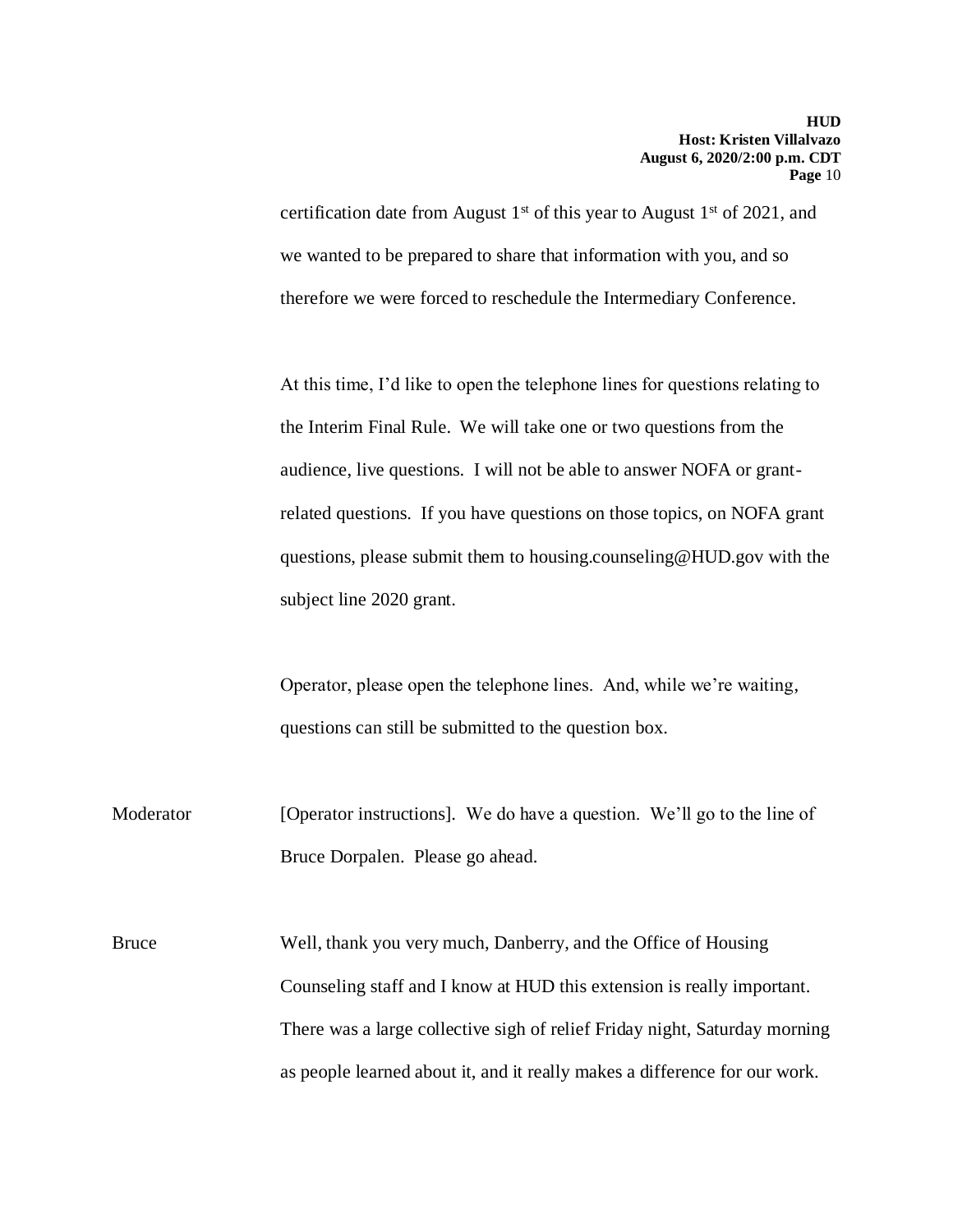We are of course especially concerned because of the COVID-19 crisis that is going on, the pandemic. We do want to have every hand available serving here and this makes it possible for people to be, organizations to be much more effective.

It does sound like there's been progress made on testing and that's great. I'm glad to hear that there's some improvements coming in the pipeline. I think we as an organization, National Housing Resource Center and others, will be highly focused on what happens the next couple months and how we can help bring a lot more people across the finish line on certification.

A couple just areas I think we're most concerned about, and if you have any comments, that would be great, one is that we've found that people where English is not their native language, that the test has been more challenging. I know there's a version in Spanish and that's helpful but there's been challenges around that. And then there's plenty of other languages that are very important to the delivery of our services in our communities and really figuring out how to better accommodate those people.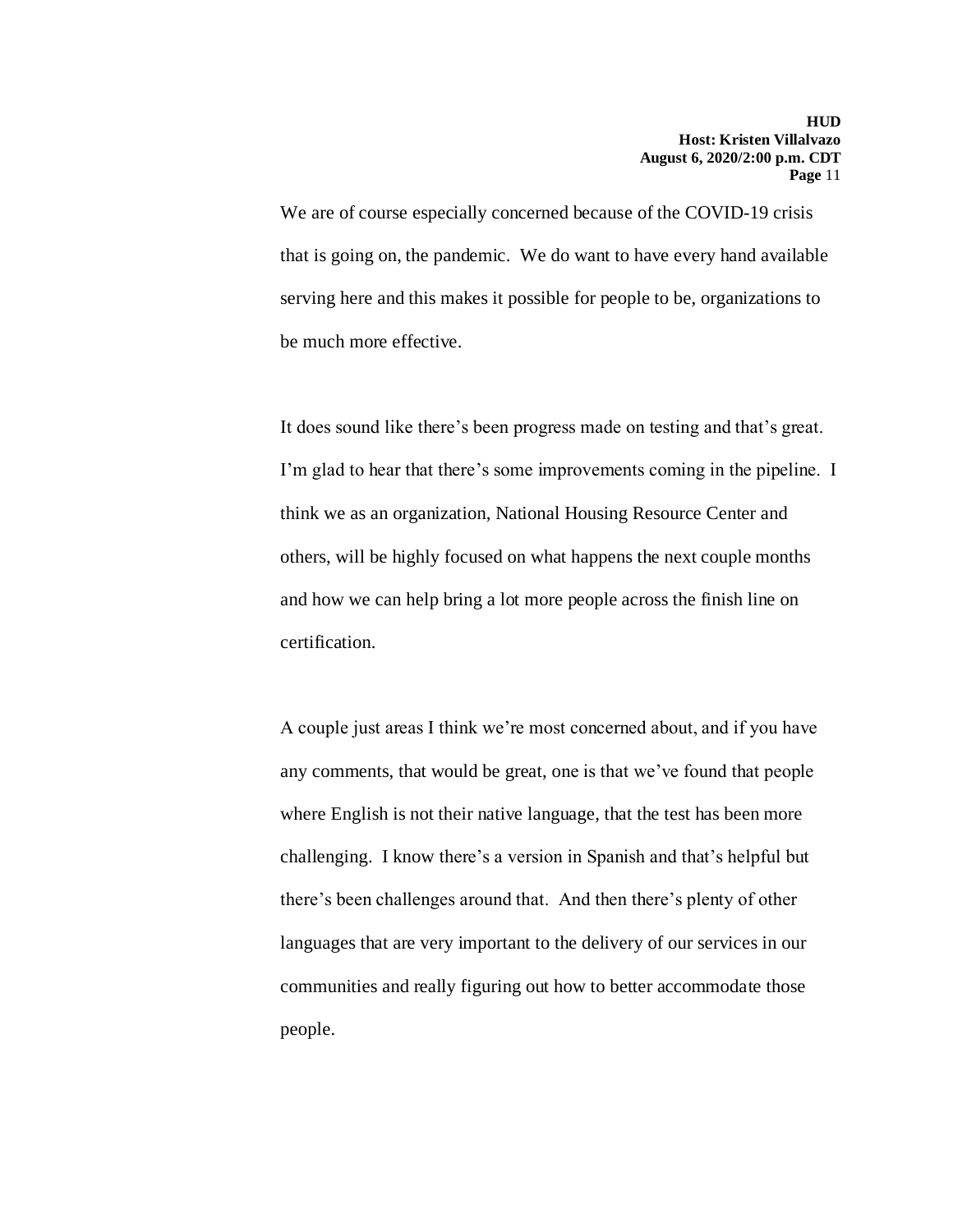I think there's the challenge also that we have a lot of—a number of experienced counselors who have been contributing to the field and we feel confident about their skill level and have taken the test several times without passing and figuring out how we can recognize people have different learning styles, different skillsets so that we could be more effective there.

And, I think we will also probably have other suggestions to make in the future but wanted to both thank you and see if you have any immediate comments on those challenges.

Danberry Thank you, Bruce, and thank you for all of your assistance in helping us to get the deadline extended. Before I turn it over to our examination experts, I do want to comment to all the industry that we do value the experience that our counselors have. I've had the wonderful experience throughout my career in working with some of those same counselors who have been in place 10, 15, 20 years and always amazed at how they're able to help those.

> I think we'll just have to work together as an industry with study groups that you've been instrumental in helping set up and other ways in which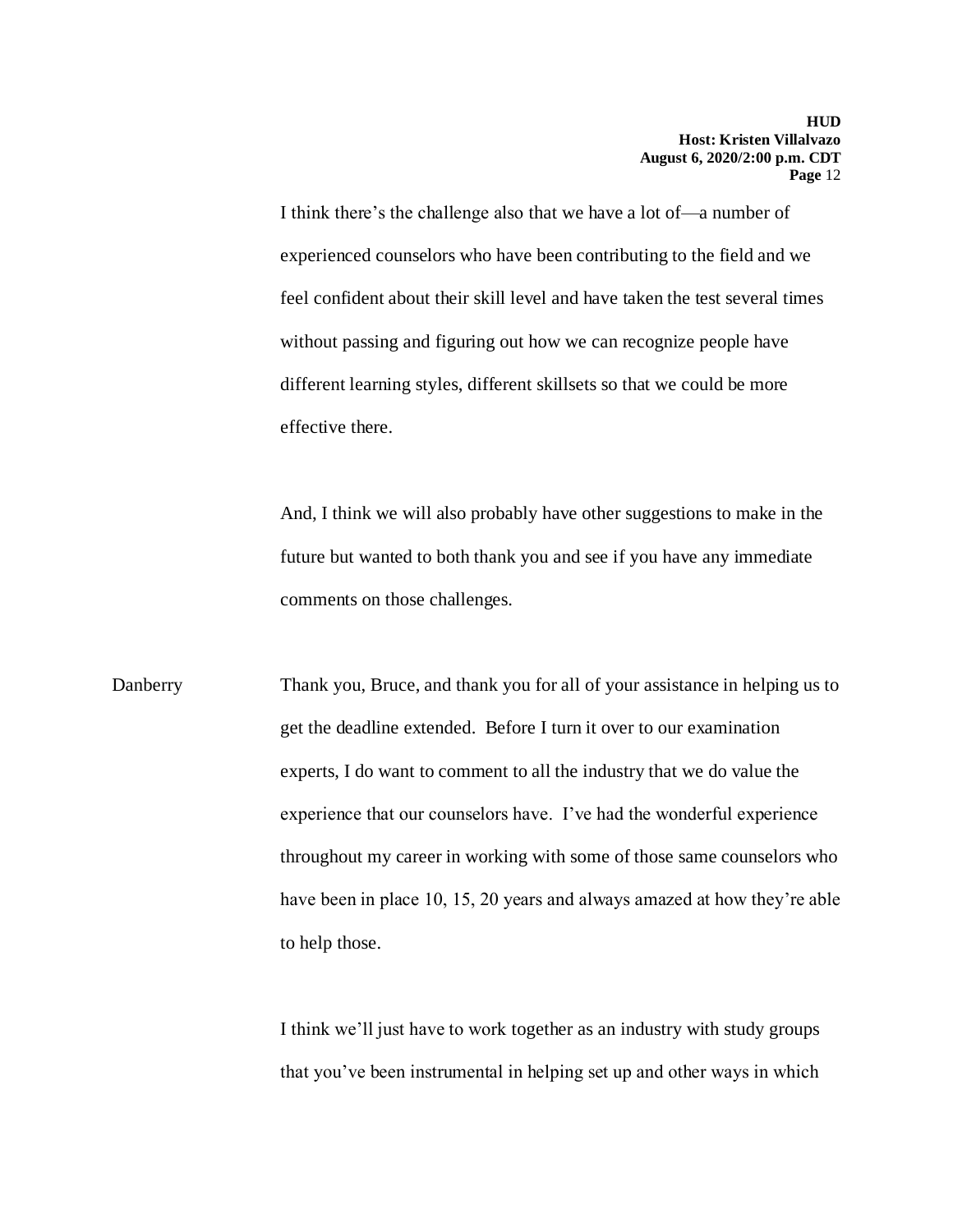we can help those counselors and work with those counselors to get them across the finish line. I think it's certainly doable and I do have faith that they will during an extension period become certified.

I will ask Robin Penick to join us and talk about the examination, the Spanish version versus the English.

Robin Thank you, Danberry. This is Robin Penick. Thank you for the question about the Spanish version of the exam as well as consideration of other languages for the exam.

> The Spanish version of the exam has not been utilized a lot and in addition to that, the passing rate for the Spanish exam is lower than the passing rate for the English version of the exam. We are concerned about it, and we are forming a group to evaluate that exam and to see what changes could be made that would make that a more effective instrument for counselors.

Bruce Robin, do you have any thoughts about for other languages, where there's no actual test available?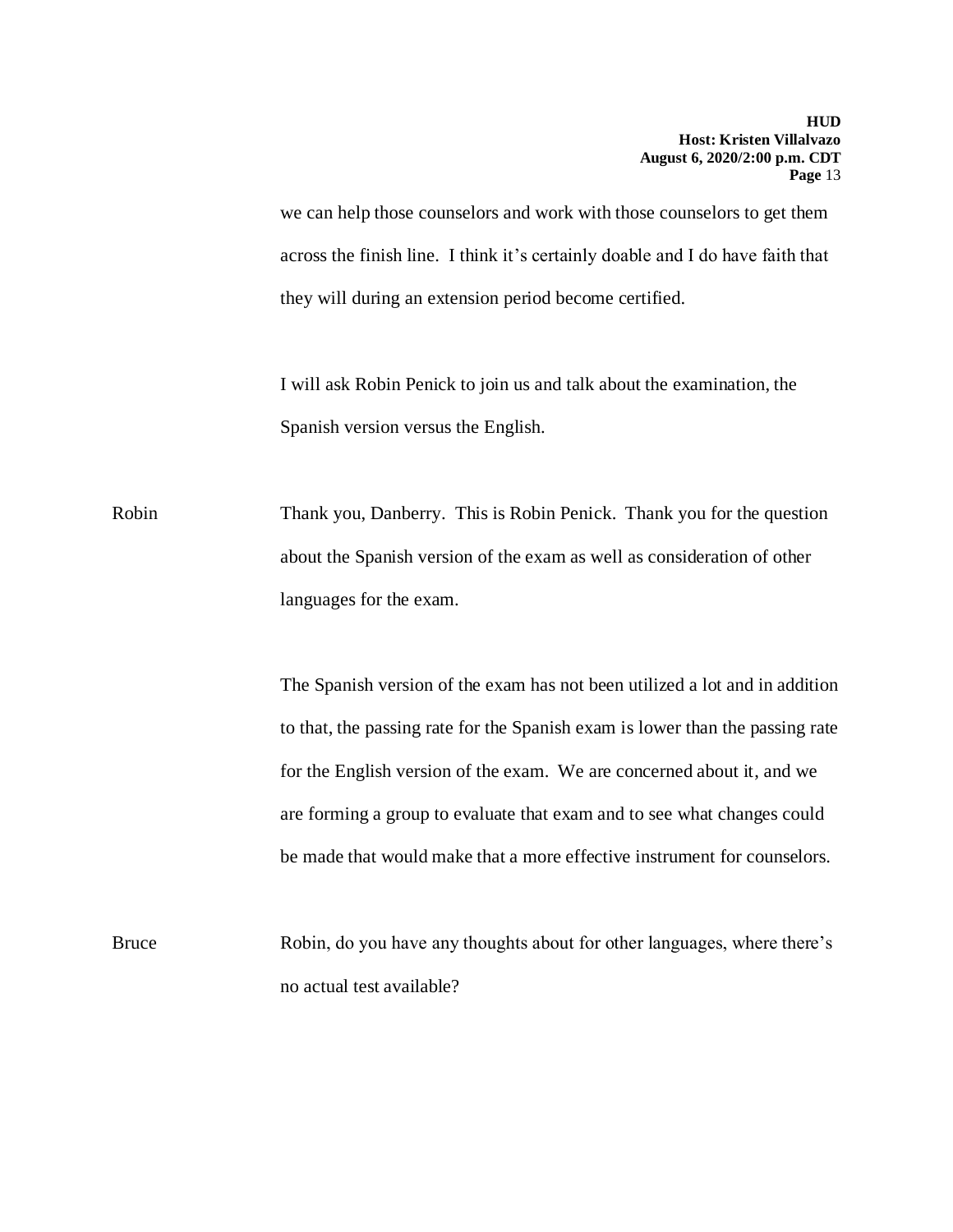Robin I think money is always an issue in regards to any changes that we make to the exam that we currently have published. So, that's also in addition to surveying what those specific other areas or other languages would need to be.

Danberry Thank you, Robin. And Bruce, I'm sure you can appreciate, too, as we found with Spanish there's so many different dialects within a particular language that as Robin mentioned it may be cost-prohibitive to really try to provide an examination in another language given the limited number that would be taking it.

Thank you for your questions and your insights, Bruce.

Bruce Good, thank you.

Moderator Then with that, there's no one else in the question queue. Please continue.

Danberry Ginger, are there any submitted questions?

Virginia Yes, we do have a few that have been written in. I'm hoping that Robin will be looking at some of them. One of the comments, wanted to follow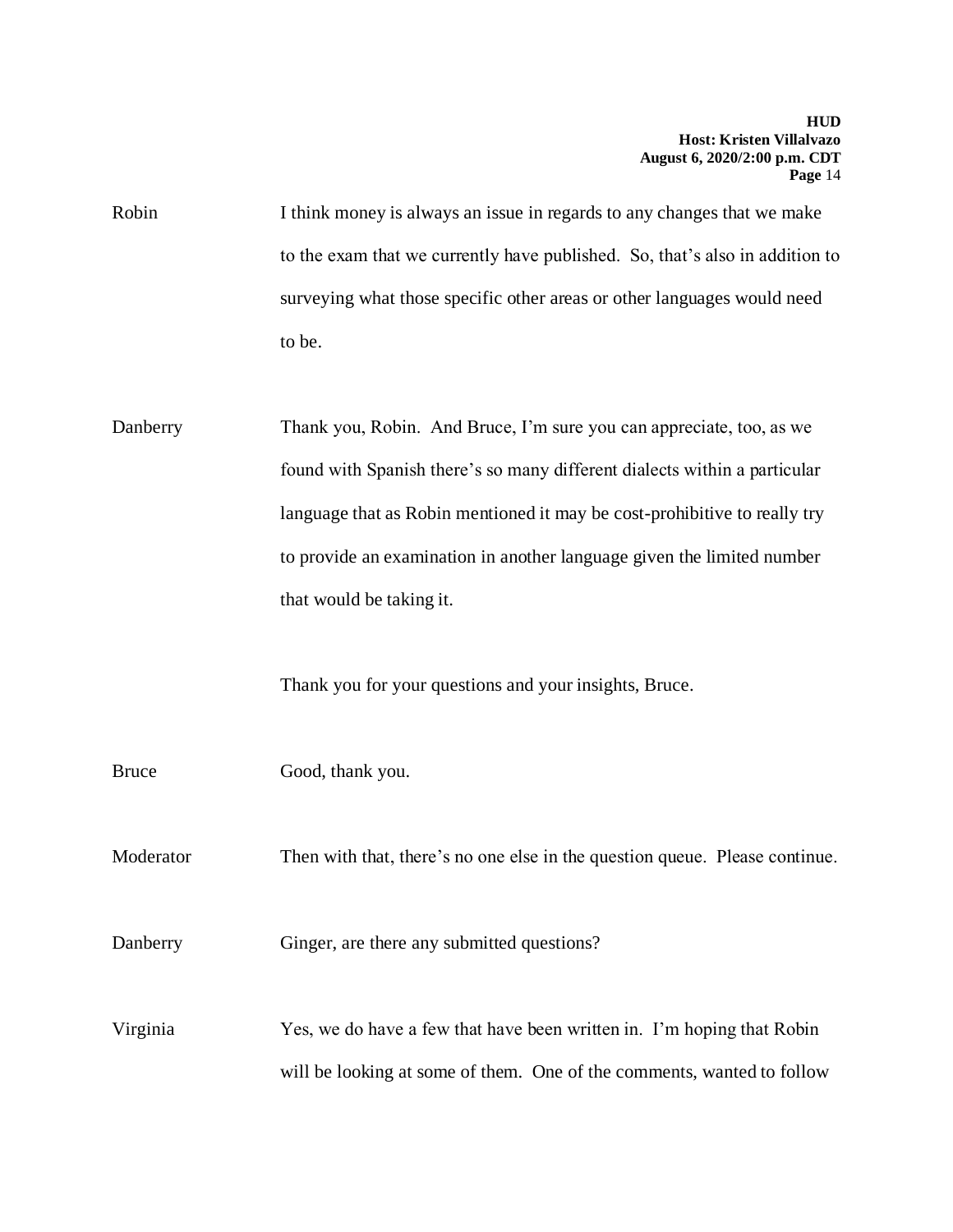up on your discussion of using the camera, the change in that policy. They just wanted you to refresh their memory on what you said.

Danberry Okay. So again, I go back to what I said earlier in terms of the camera. So effective today, we've modified the camera requirement for online testing so you'll be able to use your laptop or computer camera to take the certification examination online.

Robin, do you want to elaborate a little bit more?

Robin Well, thank you, Danberry. Yes, it seemed like a lot of testers were having issues with the external camera and what we will use, start using as of today, is allow testers to access the online exam through the computer camera or the laptop camera.

Danberry Thank you, Robin. Is there another question?

Virginia Robin, would you look and see whether there's some other questions that you would be able to answer?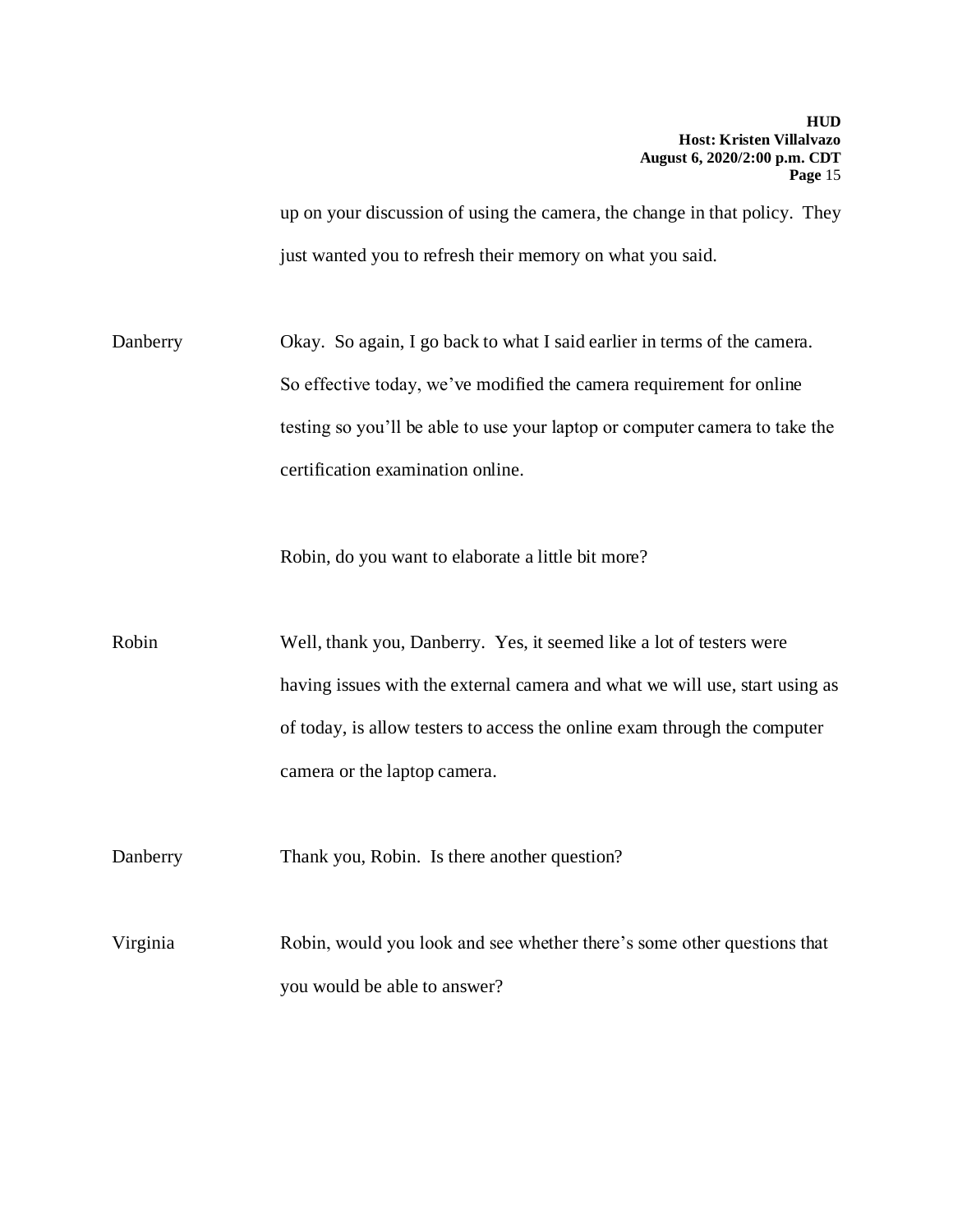Robin I was looking at some of these and in regards to—a lot of these, there's one question about financial coaching and certification and who needs to become certified. I don't know if Bill wants to address who needs to be certified.

Bill Sure, Robin. This is Bill McKee and actually we had some very good questions submitted to us when it was uncertain as to whether the final compliance date would be this past Saturday, August 1, 2020 or not, and having to do with what uncertified counselors could or could not do. And, I can give you a general answer but I'll also say that we are going to—we got a lot of good questions and we're going to be working on some FAQs so that we can fine-tune the answers.

> But, just as a general concept, the requirement is that any "housing counseling" under any connection with any HUD program has to be performed by a HUD-certified counselor. And so when we say that, housing counseling is specifically defined in the regulations as a certain thing. And some of the core components of that are financial analysis, action plan, and follow-up are some key components of that. So, those components are considered to be part of the definition of housing counseling and as such should be done by a HUD-certified counselor, the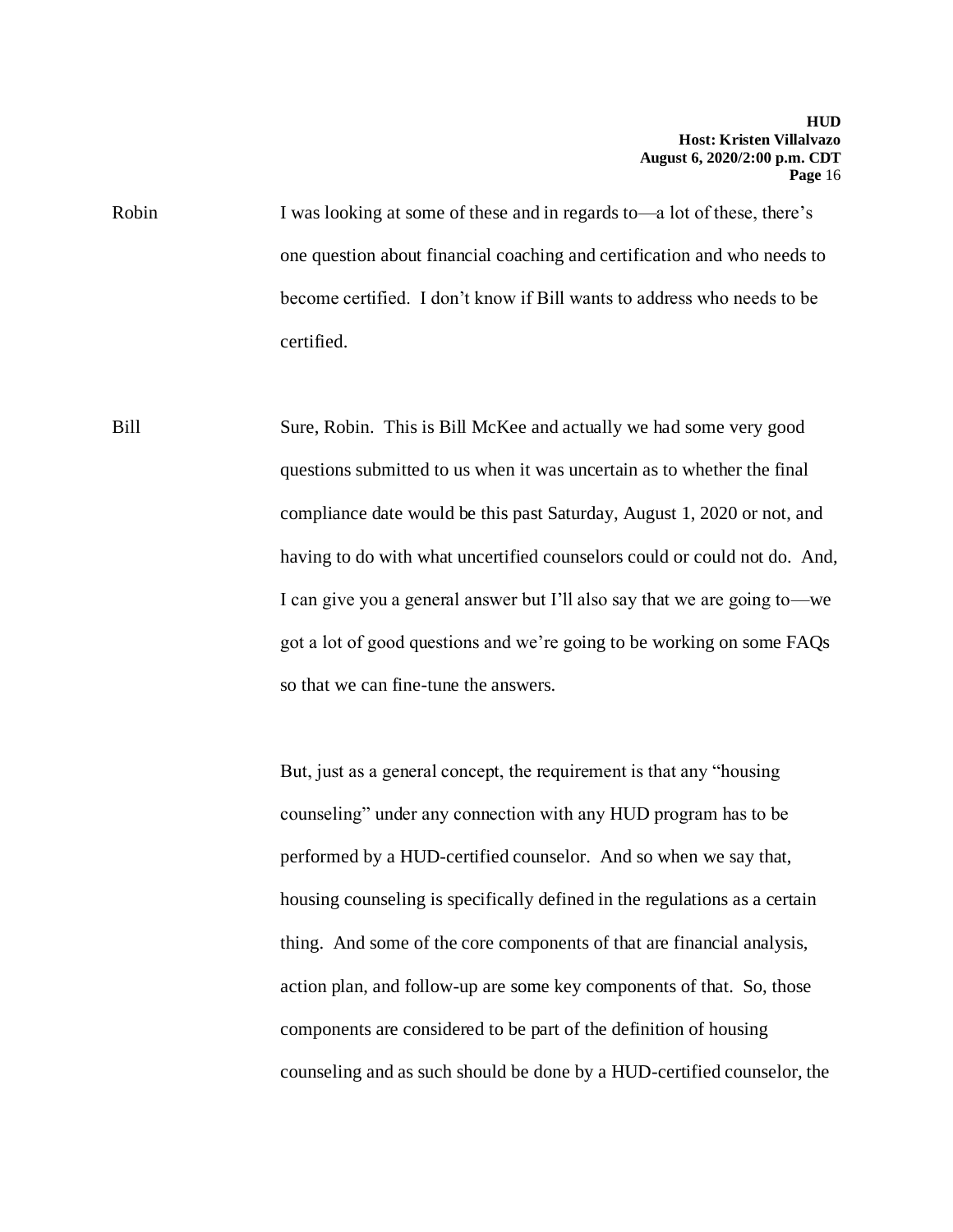actual, the analysis of itself, what are the unique client circumstances, and the steps that need to be taken by both the housing counseling agency and the client to address those circumstances and then of course the follow-up in terms of seeing how the client is doing to address those circumstances.

So the general answer is that those things that are the core of what the definition of housing counseling is has to be performed by a HUDcertified housing counselor and can't be really parsed out to a counselor who is not certified. That being said, as I indicated, we're going to work on some FAQs to help you out and make it a little bit more better defined in terms of that specific question.

So, we'll have more to follow and we'll let you know. Good question. I appreciate it.

Danberry Thank you, Bill.

Virginia And, one of the other questions in the queue has to do with the cost of the exam and if the fees will remain the same. I can answer that one and right now the costs are the same as when it was initially posted. It is \$60 for the online version of the certification exam and \$100 for the site-based exam.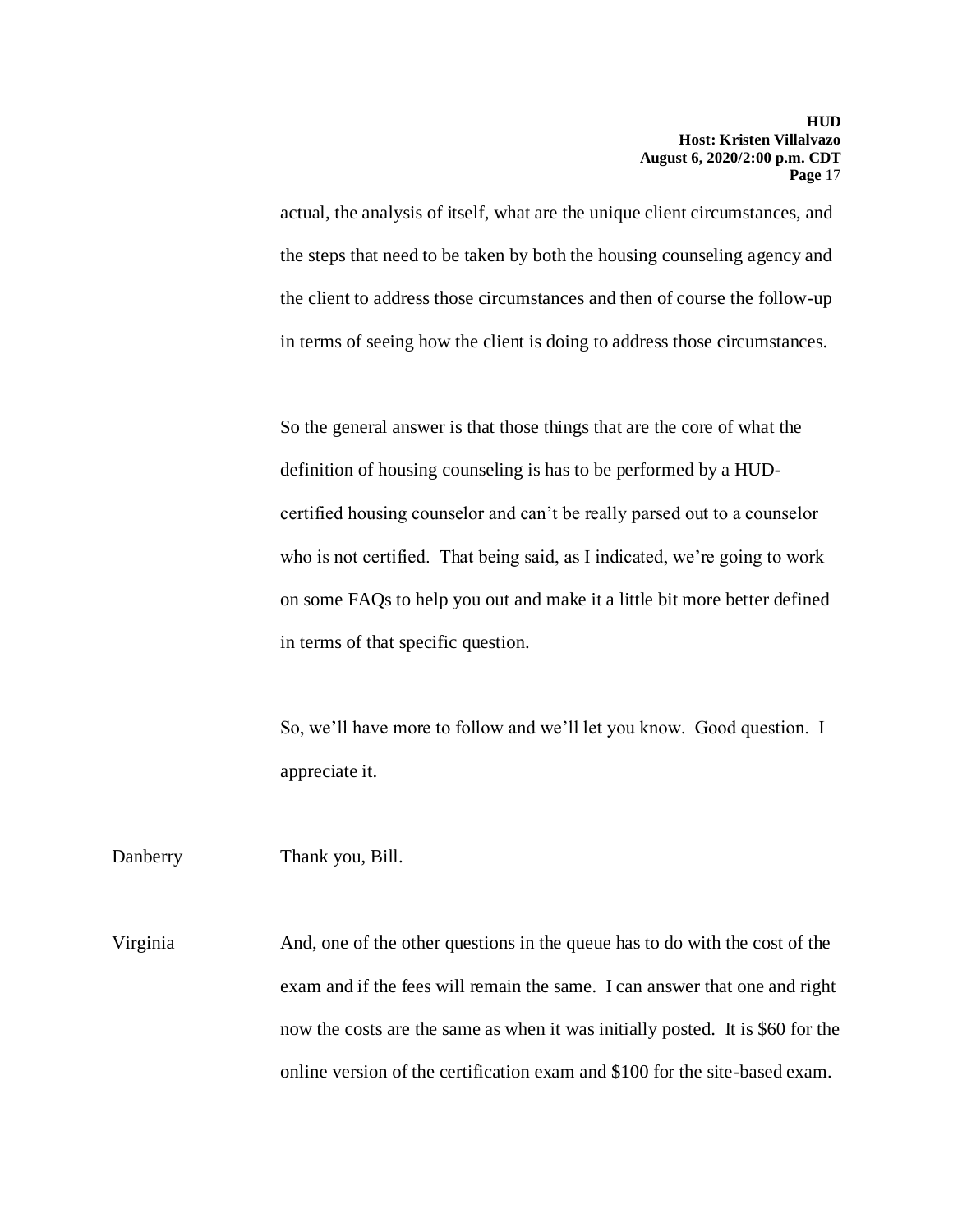Danberry Thank you. With that, I think that we'll move to close. But, in closing, I'd like to thank all of you for working through this difficult time and continuing to extend services to clients in need. Your efforts critically support the national recovery from COVID-19.

> I also would like to share my thoughts. I looked at a report in the last few days of the amount of funds either returned, Comprehensive Grant funds, returned to HUD or just not used. It raised a number of concerns so I would ask each of you that if you are grantees, please make every effort and please certainly work with your [indiscernible] to use the grant funds. We're certainly appreciative of the appropriations that Congress makes to housing counseling each year and recognizing that we could use a lot more we certainly want to demonstrate to Congress and to the administration that the funds, 100% of the funds, are utilized and not returned to the Treasury.

> So, finally, if you have any questions, please send an email to housing.couseling@HUD.gov and include housing counseling certification or any other topic in the subject line so that we can immediately respond and send it to the right person for a response. Please